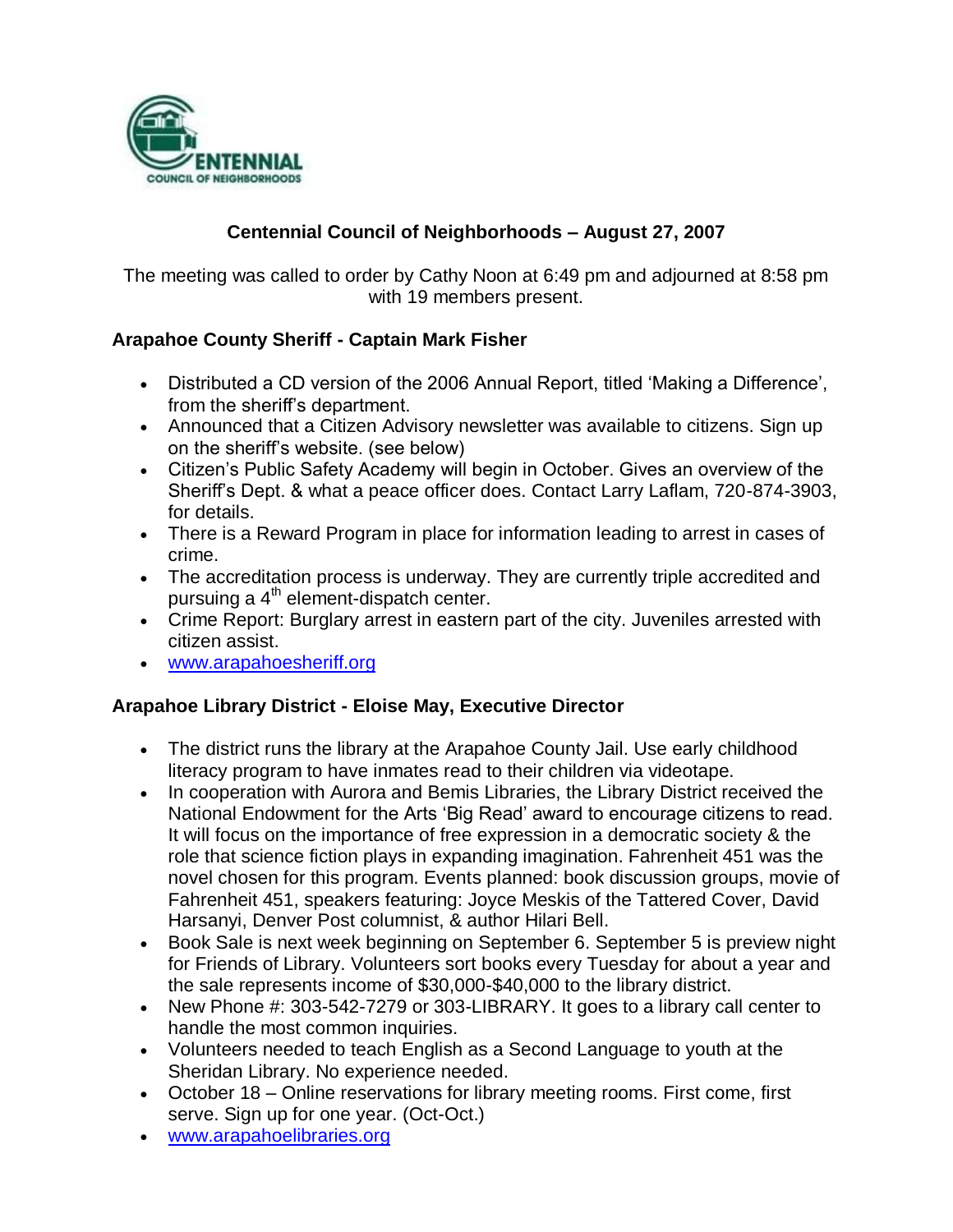# **Arapahoe Park & Rec District - Rebecca Nash**

- Received 3 grants: \$200,000 from GOCO for Spring Creek Park, \$250K from Arapahoe County for Highland Park near Tower and Orchard, and \$160,000 to work on trail at Piney Creek Hollow.
- Village Park now is the best park following many improvements including a new water tap, & fertilizer mix.
- Finalized an agreement with Cricket Phone Company for a tower at Lookout Park.
- Finished trail connection between Tall Grass and Dakota Elementary school.
- District Manager met with SMSWA (Southeast Metro Stormwater Authority) to work on common drainage issues.
- Have received an IGA approval for a trail between Buckley and Tower Rd. parallel Orchard along the creek.
- [www.aprd.org](http://www.aprd.org/)

## **Fire Districts - Chief Jerry Rhodes, Cunningham Fire District**

- $\bullet$  July 4<sup>th</sup> Report: some success with only a few field fires due to fire works and one structure fire unrelated to fireworks.
- Sept. 8: Fitness Festival is the primary fundraiser for the Developmental Assets program in Cherry Creek Schools.
- Safety Fair on Sept. 8 at Southlands with car seat checks & safety checks. Event located behind theater.
- City Council requested info on outside activities of fire chiefs: John Mullin, Mike Dell'Orfano Jerry Rhodes, and Dan Qualman. Their involvement is represented in numerous organizations. As a result, they are in the forefront of writing the rules and regulations that will affect all fire departments.
- September is Preparedness Month. Have emergency supplies to last 3-5 days.
- October a Fire Prevention Open House will be held at Smoky Hill and Buckley. Details later.
- [www.cfpd.org](http://www.cfpd.org/) [www.littletongov.org](http://www.littletongov.org/) [www.parkerfire.org](http://www.parkerfire.org/) [www.southmetro.org](http://www.southmetro.org/)

## **South Suburban Rec District - Jean Flynn**

- Budget process in progress. Hearing on Sept. 12. Oct. 10 hearing on fees at Goodsen Rec Center. Info on website.
- Tighten tummy with a September punch card special. A 30-punch card is equivalent to \$3.00 & includes all amenities.
- Youth Pepsi NFL Punt, Pass & Kick competition on Sept. 22 for boys and girls, ages 8-15, at Lorenz Park. 9:00 am. registration; free event at 10:00. Winners go on to regional competition. Birth certificate to prove age and parent's signature needed.
- [www.sspr.org](http://www.sspr.org/)

# **City of Centennial - Gail Carissimi, Citizen Liaison**

Centennial 2030 Visioning process is underway.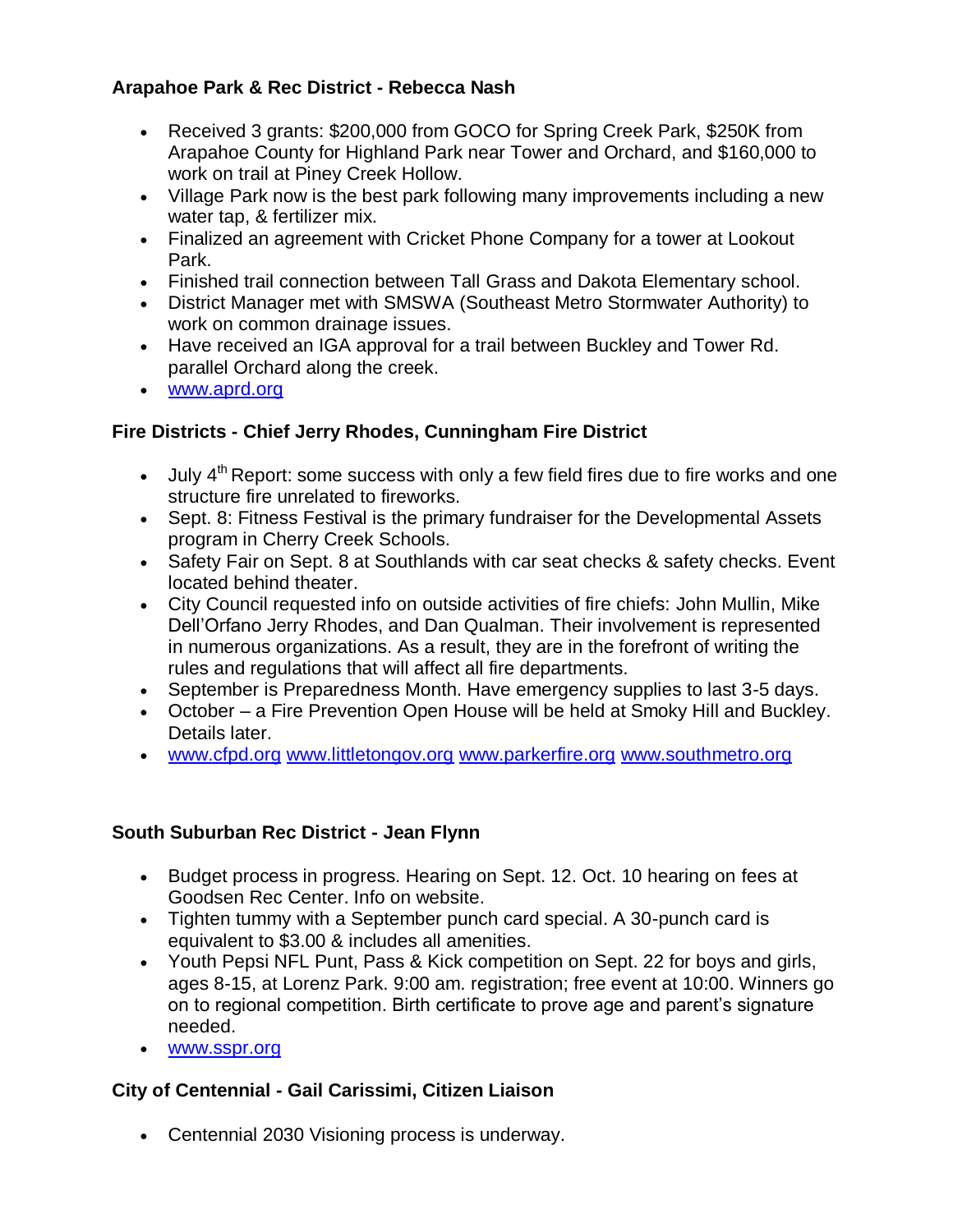- Mayor Pye met with 18 pastors and ministers last week and hopes to continue this outreach effort.
- Parks & Open Space Master Plan survey is available on the web site.
- November 7 election: Ward I 3 candidates, Ward II 1 candidate, Ward III 2 candidates, Ward IV – 1 candidate, Treasurer – 3 candidates, and City clerk – 2 candidates.
- Jacqui Wedding-Scott has been named the new city manager.
- Streets at Southglenn: Demolition of the Tropakai building is complete with vertical construction due to begin this fall. Announced tenants: Staples super store, Barnes & Noble, Whole Foods, Best Buy, Dick's Sporting Goods, American Screen Works. Additional retail is 80% leased.
- Code enforcement: 100's of signs have been removed from the right of way on major thoroughfares. City has approved the hiring of another code enforcement officer. Approval of a temporary position for a community services officer to meet the community and listen to problems and complaints.
- Ice and Snow Task Force: Information has been turned over to a contracting service to compile and make recommendations.
- [www.centennialcolorado.com](http://www.centennialcolorado.com/)

### **CenCON Business - Cathy Noon, President**

- A drawing for free RTD tickets was held with Ron Podboy & Judy French the winners.
- Bylaw Change: To add the position of President Pro Tem as an elected position to assist the president. Additional changes are technical in nature to bring bylaw language into conformity with this proposal. Two weeks notice is necessary prior to a vote by the membership and prior agreement of the members will permit the vote on this proposal by email.
- Attended SEMSWA (Southeast Metro Stormwater Authority) open house. Presentation from SEMSWA is planned.

## **Membership - Ron Podboy, 1st Vice President**

 There are two new members bringing the total CenCON membership to 40 for this year to date.

#### **Minutes - Gerry Cummins, Secretary**

• It was moved by C.J. Whelan and seconded by Ron Phelps to approve the minutes of the June and July 2007 meetings. Motion carried.